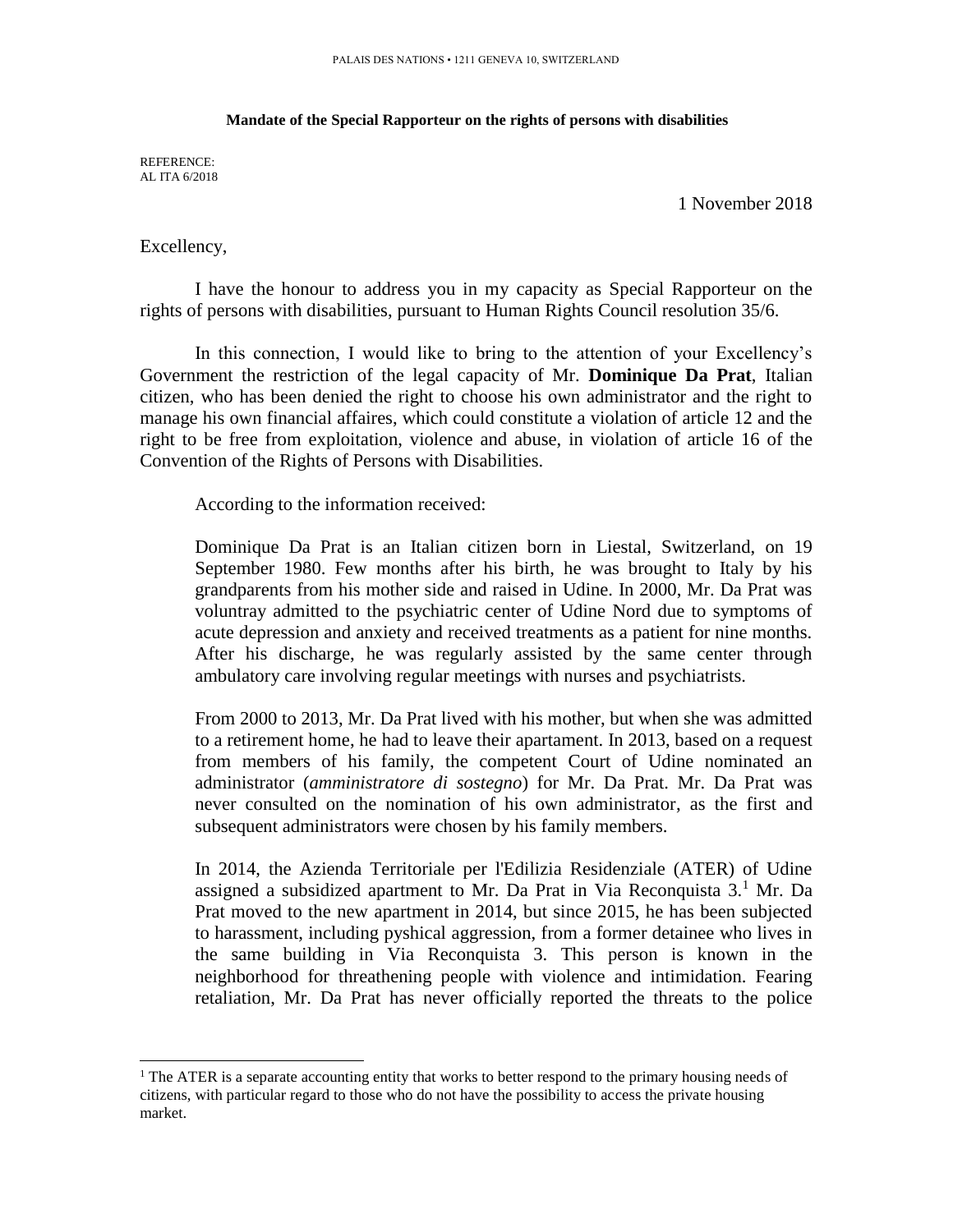station, in spite of the fact that the man is already known to the authorities following a complaint filed by a group of neighbours living in the same building.

Mr. Da Prat's fears of being aggressed adversely affected his mental health and exacerbated his anxiety, which made it unbearable for him to reside in his apartment. In 2016, he submitted a request to ATER to be moved to another location. The request was accepted. However, the new apartment's location was deemed by Mr. Da Prat to be in a dangerous neighbourhood, and he refused to move to that new proposed location. Since 2017, Mr. Da Prat moved to the residence of a friend and was unwilling to go back to his apartment, fearing aggression from his neighbour. He kept requesting ATER to move him to another location, in a neighborhood where he feels safe, but his requests were rejected.

Mr. Da Prat received psychiatric treatment at the mental health center of Udine Nord since 2000. However, in the last five years, he reported that he was not able to talk with the doctor in charge but only to the nurses. In 2017, he asked to be transferred to another mental health center to be better supported. His requests were refused on the ground that he could only receive psychiatric treatment at the closest center to his place of residence (in this case, in the North of Udine). It is reported that staff from the center in Udine Nord threatened Mr. Da Prat that he would be placed under guardianship if he kept asking to change center

In March 2017, Mr. Da Prat's administrator requested the judge of the Competent Court of Udine to be replaced. A new administrator was nominated, but after few months, he asked to be re-assigned to another beneficiary. In March 2017, Mr. Da Prat received a new administrator. Since 2017, Mr. Da Prat has not been able to manage his own funds and has needed his administrator's authorization to withdraw even small amount of money at ATMs.<sup>2</sup> Moreover, he has not been given explanation on unauthorized money transfers from his own bank account, which he noticed when receiving bank statements. In April 2018, a new administrator was assigned to Mr. Da Prat, after the previous one resigned. Mr. Da Prat was not consulted and when he asked if he was given the option to choose his own administrator, he was told that it was not possible.

In July 2018, Mr. Da Prat's administrator triggered a guardianship proceeding. At the hearing on 17 August 2018, the procedure was cancelled by the judge for lack of reasons justifying the guardianship. A new administrator was assigned in September.

Without prejudging the accuracy of these allegations, I express concerns that the legal capacity of Mr. Da Prat is being restricted. Mr. Da Prat has not been able to nominate his own administrator, or to have a voice in the process, and is prevented from controlling his own financial resources. Furthermore, in the accommodation provided by ATER, Mr. Da Prat is exposed to the risk of violence.

l

 $2^{\circ}$  Mr. Da Prat worked as an assistant chef in a restaurant, with a regular contract, from 2011 to 2017 and earned a regular salary.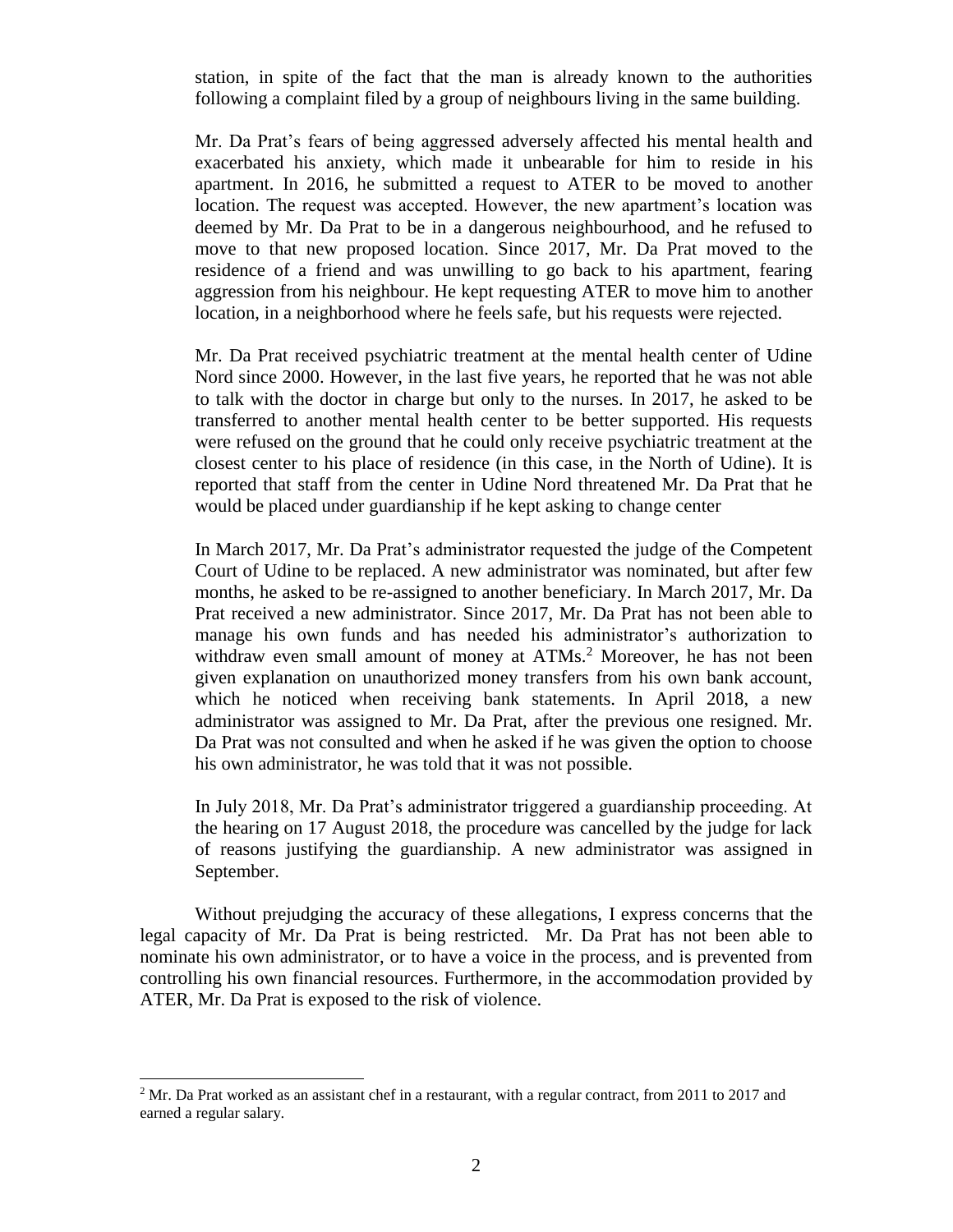In connection with the above alleged facts and concerns, please refer to the **Annex on Reference to international human rights law** attached to this letter which cites international human rights instruments and standards relevant to these allegations.

As it is my responsibility, under the mandate provided to me by the Human Rights Council, to seek to clarify all cases brought to my attention, I would therefore be grateful for your observations on the following matters:

- 1. Please provide any additional information and/or comment(s) you may have on the above-mentioned allegations.
- 2. Please provide details on what steps your Government has taken to review its legislation on legal capacity, including developing supported decisionmaking arrangements.
- 3. Please provide detailed information on the measures taken by your government to ensure the monitoring and accountability of administrators.
- 4. Please explain the measures adopted by your government to make sure that persons with disabilities are free from exploitation, violence and abuse, in accordance with article 16 of the CRPD.

I would appreciate receiving a response within 60 days. Your Excellency's Government's response will be made available in a report to be presented to the Human Rights Council for its consideration.

While awaiting a reply, I urge that all necessary interim measures be taken to halt the alleged violations and prevent their re-occurrence and in the event that the investigations support or suggest the allegations to be correct, to ensure the accountability of any person responsible of the alleged violations.

Please accept, Excellency, the assurances of my highest consideration.

Catalina Devandas-Aguilar Special Rapporteur on the rights of persons with disabilities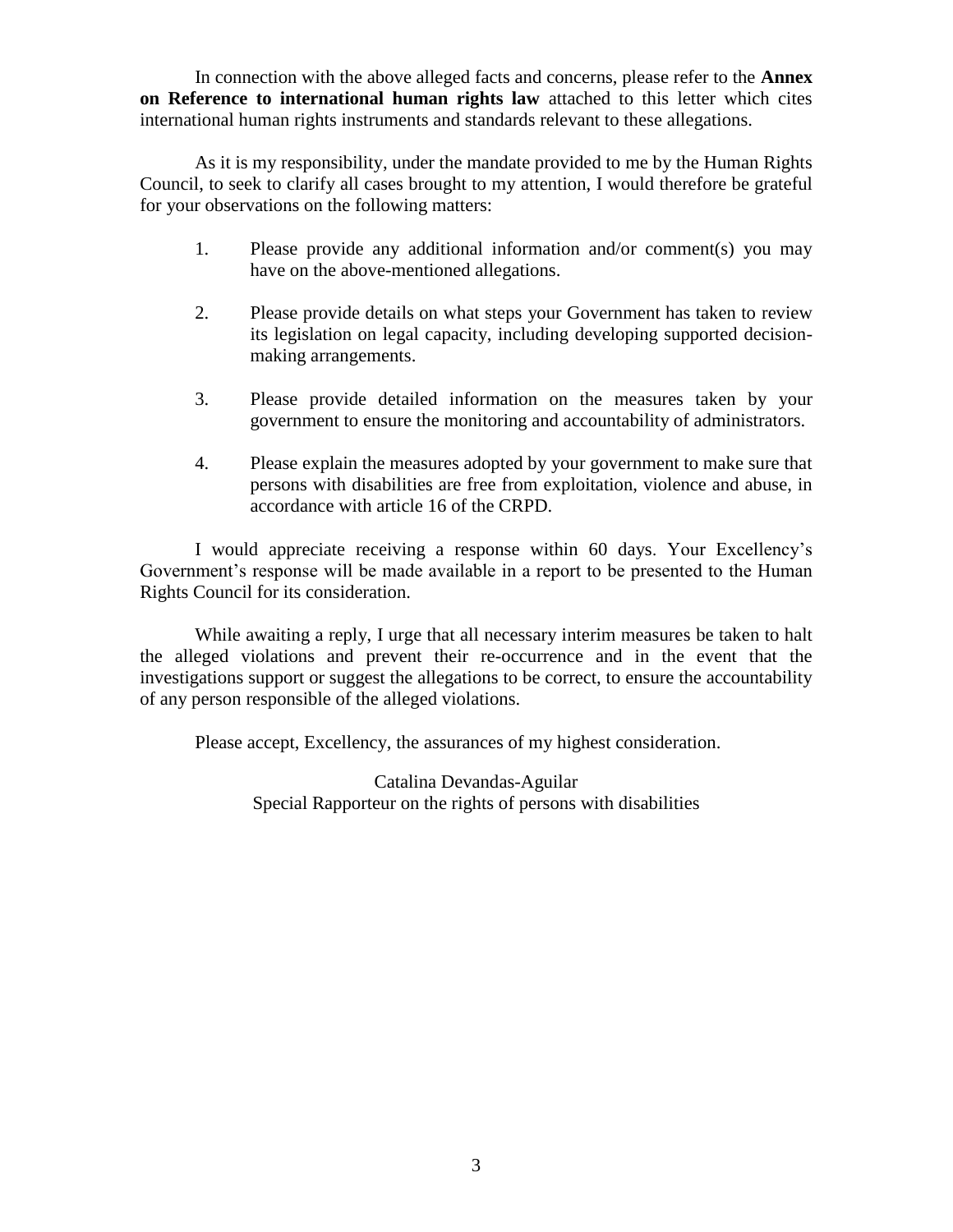## **Annex Reference to international human rights law**

In connection with these allegations and concerns, I am respectfully drawing the attention of your Excellency's Government to the applicable international human rights norms and standards relevant for persons with disabilities, including the rights to equal recognition before the law, which constitute Italy's international human rights obligations under the conventions it has ratified.

In this regard, the Convention on the Rights of Persons with Disabilities (CRPD), acceded by Italy on 15 May 2009, provides authoritative guidance in relation to the promotion, protection, fulfilment and enjoyment of all human rights and fundamental freedoms by persons with disabilities. The Convention has adopted a human rights-based approach recognizing that all persons with disabilities, including those with psychosocial disabilities, should enjoy all human rights and fundamental freedoms on equal basis with others.

Article 12 (1) reaffirms the right of persons with disabilities to be recognized as persons before the law. Article 12 (2) recognizes that persons with disabilities enjoy legal capacity on an equal basis with others in all areas of life. Article 12 (3) requires States Parties to take appropriate measures to provide access by persons with disabilities to the support they may require in exercising their legal capacity. Article 12 (4) outlines the safeguards that must be present in a system of support for the exercise of legal capacity. Finally, article 12 (5) requires States to ensure the rights of persons with disabilities with respect to financial and economic affairs, on an equal basis with others.

The Convention recognizes a universal legal capacity to all persons with disabilities. Persons with disabilities should have access to appropriate support to exercise their legal capacity and not to be restricted in its enjoyment. I emphasized in my study on the right to legal capacity (A/HRC/37/56), that states must abolish and prohibit all regimes of substituted decision-making, including guardianship and administration. According to the Committee on the Rights of Persons with Disabilities, these regimes can be defined as systems where the legal capacity is removed from a person, a substitute decision-maker is appointed by a third party and/or a decision-maker acts on a "best interests" standard. Reversely, a supporter cannot be appointed by a third party against the will of the person concerned, and support must be provided based on the will and preferences of the individual.

In this regard, an administrator should not be appointed against the will of the person concerned. When persons with a disability voluntarily decide to be supported by an administrator to manage their financial and economic affairs, they should be allowed to select the administrator of their choice, and every decision should be taken with their consent. According to the information received, Mr. Da Prat cannot choose his own administrator and he is not consulted nor is his consent sought when having to decide about the health treatment he prefers to receive or when managing his own bank account. This situation indicates severe and seemingly unjustified restrictions to his legal capacity.